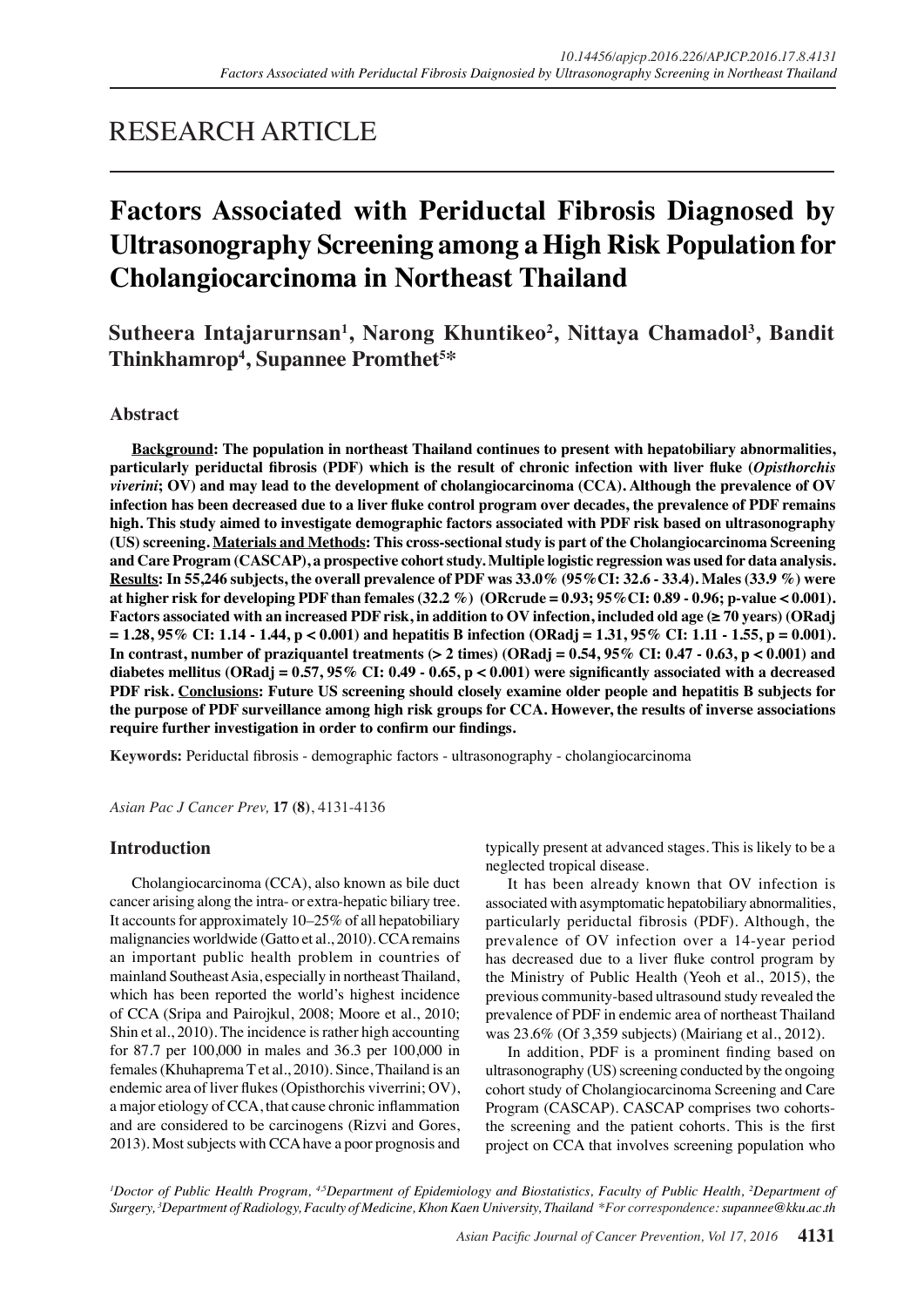#### *Sutheera Intajarurnsan et al*

resident in endemic areas of northeast Thailand at the community level (Khuntikeo et al., 2015). There might be other potential factors associated with PDF risk such as demographic factors, unhealthy behaviors and underlying diseases.

This study aimed to investigate factors associated with PDF based on US screening among population who were at high risk for CCA in endemic areas. A large sample size of this community-based study could represent the prevalence of PDF among population in northeast Thailand and confirm their associated factors.

## **Materials and Methods**

#### *Study design*

This cross-sectional study is part of the ongoing cohort study of CASCAP. The present study emphasized on the screening cohort. The abdominal US screening will be conducted regularly at least annually to determine the abnormalities of current bile duct and/or liver among population at risk in northeast Thailand (Khuntikeo et al., 2015).

#### *Study population*

A total of 85,950 individuals enrolled in the screening cohort of CASCAP project from August 2013 to May 2015. This study recruited all 55,246 subjects, who underwent the US examination with their willingness (Figure 1). These subjects were recruited under these criteria; they have to be typical northeast Thai aged of 40 years and over with any one or more of the following; 1) ever been infected by liver fluke or 2) ever treated with praziquantel or 3) ever having consumed raw freshwater fish with scales.

### *Data collection*

Information on demographic factors was obtained from questionnaires. The independent factors were gender, age, OV infection, number of praziquantel treatments, family history of CCA, smoking, alcohol drinking, hepatitis B, hepatitis C and diabetes mellitus (DM). The dependent variable was PDF based on US findings which conducted by well trained radiologists. A radiologist who



# **Figure 1. Algorithm of Sample Selection** of thissing values

**4132** *Asian Pacific Journal of Cancer Prevention, Vol 17, 2016*

performed US examination did not concern the history of OV infection among these subjects. The PDF was defined by an increased periportal echo (IPE) caused by thickening of the bile duct wall which runs parallel to the portal vein (Benedetti et al., 2008).

#### *Data analysis*

Descriptive statistics were used to describe demographic characteristics. Frequency and percentage were used to present all categorical variables. In case of continuous variables, mean  $(\pm$  standard deviation) and median (minimum: maximum) were used. The bivariate analysis using simple logistic regression was carried out to explore the association between PDF and each factor, presented as crude odds ratio (ORcrude) and their 95% confident intervals (95% CI).

Factors associated with PDF in the bivariate analysis (p-value <0.25) and factors without association but shown to be potential risk factors for PDF based on literature reviews were recruited in the multivariate analysis. The adjusted odds ratio  $(OR_{ad})$  and their 95% CI were computed by using multiple logistic regression. All test statistics were two-tailed and a p-value <0.05

**Table 1. Demographic Characteristics of Subjects Undergoing Ultrasonography Screening** 

| Characteristics                                     | Number           | Percentage     |  |  |  |
|-----------------------------------------------------|------------------|----------------|--|--|--|
| Gender ( $n = 48,117$ *)                            |                  |                |  |  |  |
| Male                                                | 20,155           | 41.9           |  |  |  |
| Female                                              | 27,962           | 58.1           |  |  |  |
| Age (years) $(n = 54,108^*)$                        |                  |                |  |  |  |
| 40 to 49                                            | 20,692           | 38.2           |  |  |  |
| 50 to 59                                            | 19,525           | 36.1           |  |  |  |
| 60 to 69                                            | 10,615           | 19.6           |  |  |  |
| $\geq 70$                                           | 3,276            | 6.1            |  |  |  |
| Mean (standard deviation)                           | 53.7 $(\pm 9.2)$ |                |  |  |  |
| Median (Min: Max)                                   | 52 $(40:99)$     |                |  |  |  |
| History of OV infection ( $n = 33,862^*$ )          |                  |                |  |  |  |
| No                                                  | 17.759           | 52.5           |  |  |  |
| Yes                                                 | 16,103           | 47.5           |  |  |  |
| No. of PZQ treatments (times) $(n = 52,829^*)$      |                  |                |  |  |  |
| 0                                                   | 29.574           | 56             |  |  |  |
| 1                                                   | 17,645           | 33.4           |  |  |  |
| $\overline{c}$                                      | 3,524            | 6.6            |  |  |  |
| >2                                                  | 2,086            | $\overline{4}$ |  |  |  |
| Family history of CCA ( $n = 54,591$ <sup>*</sup> ) |                  |                |  |  |  |
| No                                                  | 35,713           | 65.4           |  |  |  |
| Yes                                                 | 18,878           | 34.6           |  |  |  |
| Smoking ( $n = 54,259$ *)                           |                  |                |  |  |  |
| N <sub>o</sub>                                      | 41,698           | 76.8           |  |  |  |
| Yes, current or previous                            | 12,561           | 23.2           |  |  |  |
| Alcohol drinking ( $n = 54,612^*$ )                 |                  |                |  |  |  |
| No                                                  | 29,996           | 54.9           |  |  |  |
| Yes, current or previous                            | 24,616           | 45.1           |  |  |  |
| Hepatitis B ( $n = 50,009^*$ )                      |                  |                |  |  |  |
| N <sub>0</sub>                                      | 48,855           | 97.7           |  |  |  |
| Yes                                                 | 1,154            | 2.3            |  |  |  |
| Hepatitis C ( $n = 50,009^*$ )                      |                  |                |  |  |  |
| No                                                  | 49,920           | 99.8           |  |  |  |
| Yes                                                 | 89               | 0.2            |  |  |  |
| Diabetes Mellitus ( $n = 50,009$ *)                 |                  |                |  |  |  |
| No                                                  | 47,440           | 94.9           |  |  |  |
| Yes                                                 | 2,569            | 5.1            |  |  |  |

\*The total number of subjects for each factor was different as a result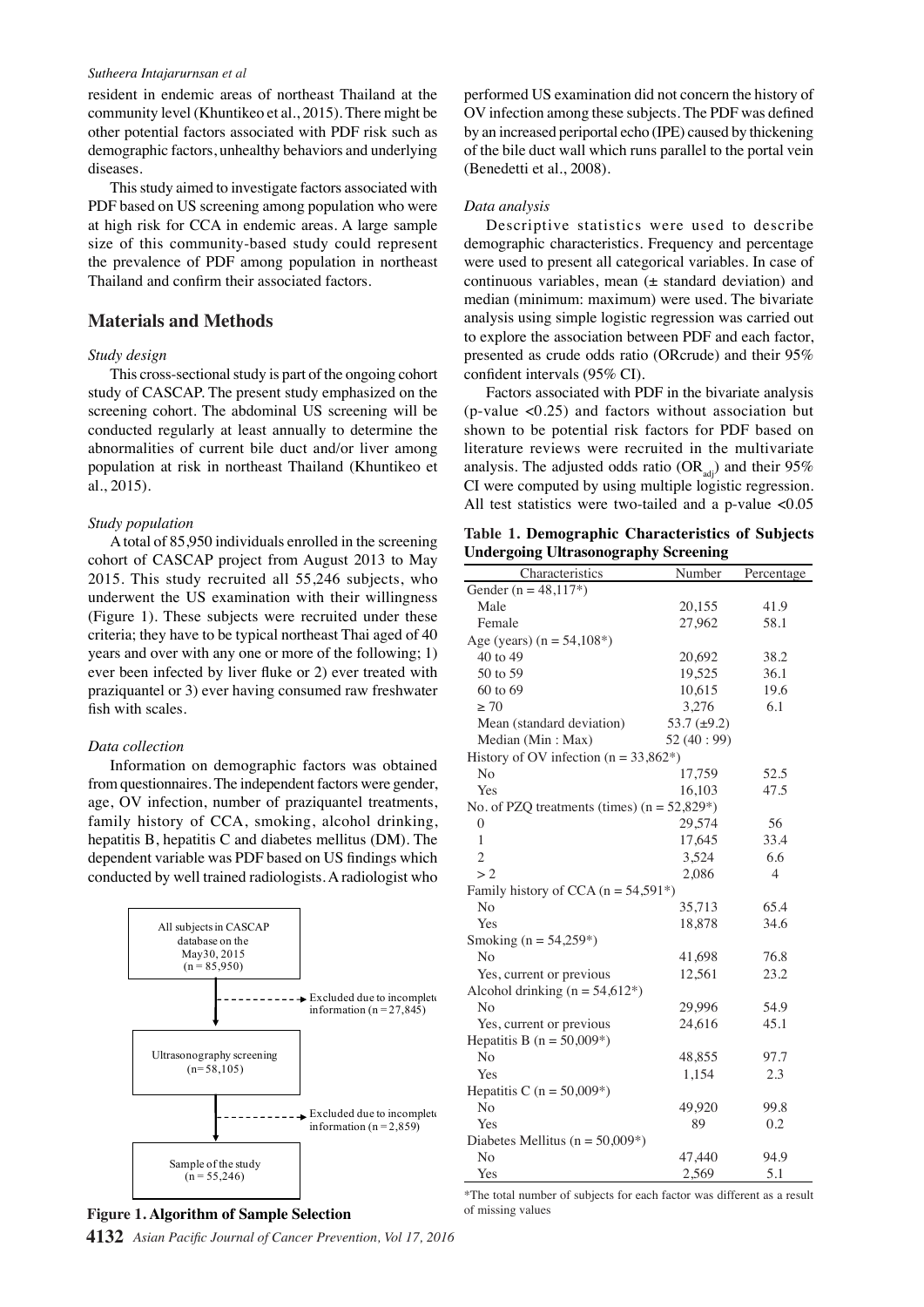| Factors                       | Number | $%$ PDF | ORcrude      | 95% CI        | p-value |
|-------------------------------|--------|---------|--------------|---------------|---------|
| Overall                       | 55,246 | 33.0    | $NA**$       | $NA**$        | $NA**$  |
| Gender                        |        |         |              |               | < 0.001 |
| Male                          | 20.155 | 33.9    | $\mathbf{1}$ |               |         |
| Female                        | 27,962 | 32.2    | 0.93         | $0.89 - 0.96$ |         |
| Age (years)                   |        |         |              |               | < 0.001 |
| 40 to 49                      | 20.692 | 33.5    | $\mathbf{1}$ |               |         |
| 50 to 59                      | 19,525 | 31.2    | 0.9          | $0.86 - 0.94$ |         |
| 60 to 69                      | 10,615 | 32.9    | 0.98         | $0.93 - 1.03$ |         |
| $\geq 70$                     | 3,276  | 38.6    | 1.25         | $1.16 - 1.35$ |         |
| History of OV infection       |        |         |              |               | 0.017   |
| No                            | 17,759 | 31.6    | $\mathbf{1}$ |               |         |
| Yes                           | 16,103 | 32.8    | 1.06         | $1.01 - 1.11$ |         |
| No. of PZQ treatments (times) |        |         |              |               | < 0.001 |
| $\boldsymbol{0}$              | 29,574 | 34.6    | $\mathbf{1}$ |               |         |
| $\mathbf{1}$                  | 17,645 | 31.4    | 0.86         | $0.83 - 0.90$ |         |
| $\mathfrak{2}$                | 3,524  | 29.8    | 0.8          | $0.74 - 0.87$ |         |
| >2                            | 2,086  | 25.4    | 0.64         | $0.58 - 0.71$ |         |
| Family history of CCA         |        |         |              |               | 0.004   |
| No                            | 35,713 | 32.6    | $\mathbf{1}$ |               |         |
| Yes                           | 18,878 | 33.9    | 1.06         | $1.02 - 1.10$ |         |
| Smoking                       |        |         |              |               | < 0.001 |
| N <sub>o</sub>                | 41,698 | 32.6    | $\mathbf{1}$ |               |         |
| Yes, current or previous      | 12,561 | 34.3    | 1.08         | $1.03 - 1.12$ |         |
| Alcohol drinking              |        |         |              |               | 0.063   |
| N <sub>o</sub>                | 29.996 | 32.7    | $\mathbf{1}$ |               |         |
| Yes, current or previous      | 24,616 | 33.5    | 1.03         | $0.99 - 1.07$ |         |
| Hepatitis B                   |        |         |              |               | < 0.001 |
| $\rm No$                      | 48,855 | 32.4    | $\mathbf{1}$ |               |         |
| Yes                           | 1,154  | 38.6    | 1.31         | $1.16 - 1.48$ |         |
| Hepatitis C                   |        |         |              |               | 0.004   |
| No                            | 49.920 | 32.5    | $\mathbf{1}$ |               |         |
| Yes                           | 89     | 47.2    | 1.85         | $1.22 - 2.81$ |         |
| Diabetes Mellitus             |        |         |              |               | < 0.001 |
| $\rm No$                      | 47,440 | 33.2    | $\mathbf{1}$ |               |         |
| Yes                           | 2,569  | 20.7    | 0.52         | $0.48 - 0.58$ |         |

**Table 2. Prevalence of Periductal Fibrosis and Bivariate Analysis of Associations between Potential Factors and PDF Risk**

\*\*Not applicable

was considered significant. All statistical analyses were performed with STATA version 10 (Stata Corp, 2007).

## *Ethical consideration*

Ethical approval for this study was obtained from the Khon Kaen University Ethics Committee for Human Research based on the Declaration of Helsinki and the ICH Good Clinical Practice Guidelines (Reference no: HE591048).

# **Results**

## *Demographic characteristics*

A total of 55,246 subjects who underwent the US screening, majority were females accounting for 58.1% and 41.9% were males. The mean age of all subjects was 53.7 ( $\pm$ 9.2) and the age range of 40 to 99 years.

Nearly half of them had the history of OV infection accounting for 47.5 %. In addition, 34.6% of subjects had the family history of CCA (Table 1).

## *Prevalence of periductal fibrosis*

The overall prevalence of PDF was 33.0 % (95%CI:

32.6 - 33.4) with significant gender differences (ORcrude  $= 0.93$ ; 95%CI: 0.89 - 0.96; p-value < 0.001). Moreover, there were significant associations between each potential factor and PDF risk as assessed using bivariate analysis (Table 2).

*Factors associated with periductal fibrosis based on ultrasonography screening*

The data for associations between all potential factors and PDF risk using multiple logistic regression are shown in Table 3. Demographic factors which were significantly associated with an increased PDF risk, in addition to history of OV infection, included male gender, an age of 70 years and over and hepatitis B.

On the other hand, number of PZQ treatments and diabetes mellitus were significantly associated with a decreased PDF risk. However, there were no significant associations between family history of CCA, alcohol drinking and PDF risk in the present analysis. With regard to smoking, it was considered to be an inconclusive factor for PDF risk due to the observed trivial magnitude of effect (OR<sub>adj</sub> = 1.09, 95% CI: 1.01 - 1.18, p = 0.04) in the present study.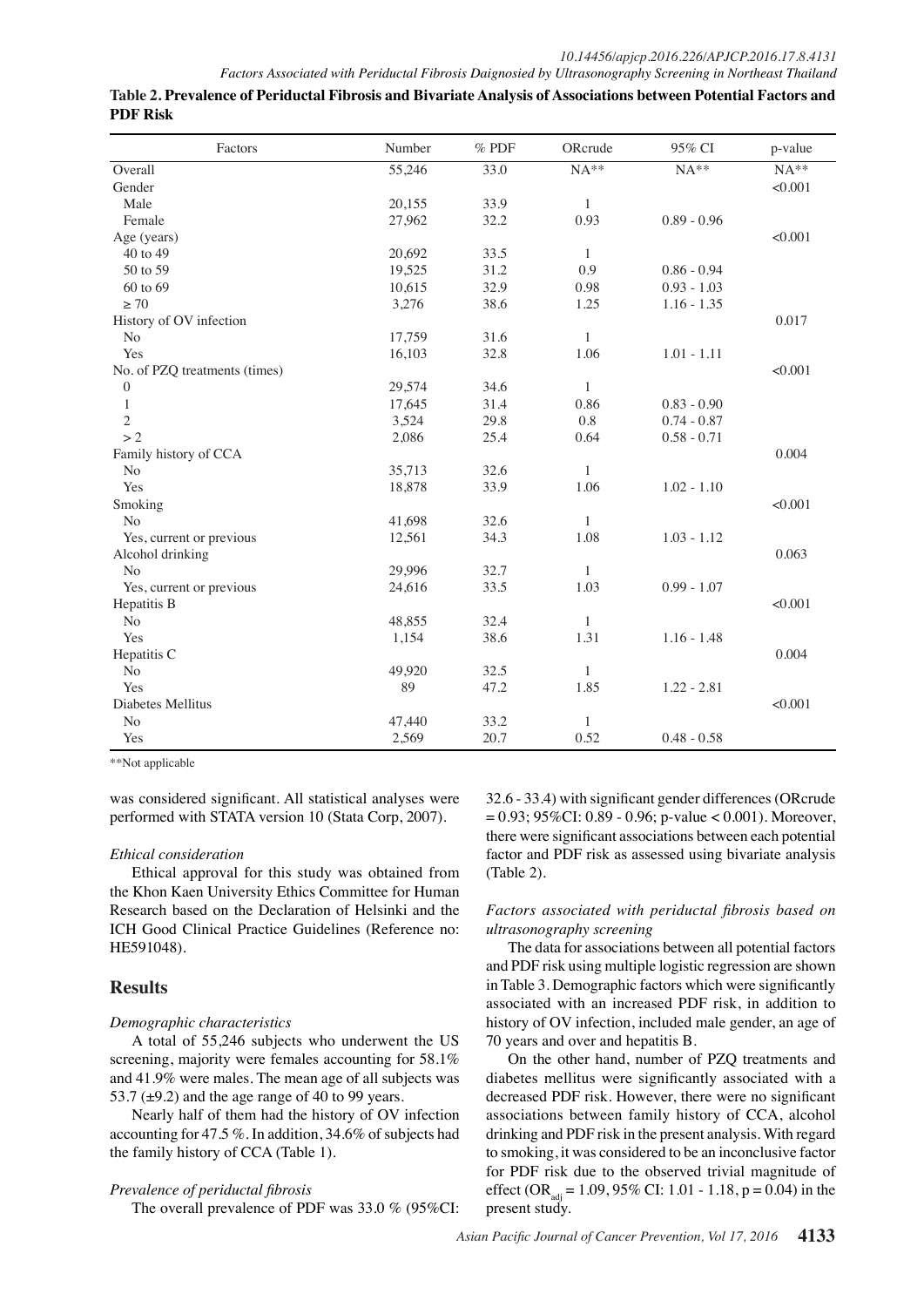#### *Sutheera Intajarurnsan et al*

| Factors                       | Number | $%$ PDF | ORcrude      | ORadj        | 95% CI        | p-value |
|-------------------------------|--------|---------|--------------|--------------|---------------|---------|
| Gender                        |        |         |              |              |               | 0.032   |
| Male                          | 20,155 | 33.9    | $\mathbf{1}$ | 1            |               |         |
| Female                        | 27,962 | 32.2    | 0.93         | 0.93         | $0.87 - 0.99$ |         |
| Age (years)                   |        |         |              |              |               | < 0.001 |
| 40 to 49                      | 20,692 | 33.5    | $\mathbf{1}$ | 1            |               |         |
| 50 to 59                      | 19,525 | 31.2    | 0.9          | 0.96         | $0.90 - 1.02$ |         |
| 60 to 69                      | 10,615 | 32.9    | 0.98         | 1.04         | $0.97 - 1.12$ |         |
| $\geq 70$                     | 3,276  | 38.6    | 1.25         | 1.28         | $1.14 - 1.44$ |         |
| History of OV infection       |        |         |              |              |               | < 0.001 |
| N <sub>o</sub>                | 17,759 | 31.6    | $\mathbf{1}$ | $\mathbf{1}$ |               |         |
| Yes                           | 16,103 | 32.8    | 1.06         | 1.37         | $1.28 - 1.47$ |         |
| No. of PZQ treatments (times) |        |         |              |              |               | < 0.001 |
| $\overline{0}$                | 29,574 | 34.6    | $\mathbf{1}$ | $\mathbf{1}$ |               |         |
| $\mathbf{1}$                  | 17,645 | 31.4    | 0.86         | 0.75         | $0.69 - 0.80$ |         |
| $\overline{c}$                | 3,524  | 29.8    | 0.8          | 0.7          | $0.63 - 0.78$ |         |
| >2                            | 2,086  | 25.4    | 0.64         | 0.54         | $0.47 - 0.63$ |         |
| Family history of CCA         |        |         |              |              |               | 0.963   |
| N <sub>o</sub>                | 35,713 | 32.6    | $\mathbf{1}$ | 1            |               |         |
| Yes                           | 18,878 | 33.9    | 1.06         | 1.01         | $0.95 - 1.06$ |         |
| Smoking                       |        |         |              |              |               | 0.04    |
| N <sub>o</sub>                | 41.698 | 32.6    | $\mathbf{1}$ | $\mathbf{1}$ |               |         |
| Yes, current or previous      | 12,561 | 34.3    | 1.08         | 1.09         | $1.01 - 1.18$ |         |
| Alcohol drinking              |        |         |              |              |               | 0.527   |
| N <sub>o</sub>                | 29,996 | 32.7    | 1            | 1            |               |         |
| Yes, current or previous      | 24,616 | 33.5    | 1.03         | 1.02         | $0.96 - 1.09$ |         |
| Hepatitis B                   |        |         |              |              |               | 0.001   |
| N <sub>o</sub>                | 48,855 | 32.4    | $\mathbf{1}$ | 1            |               |         |
| Yes                           | 1,154  | 38.6    | 1.31         | 1.31         | $1.11 - 1.55$ |         |
| Diabetes Mellitus             |        |         |              |              |               | < 0.001 |
| No                            | 47.440 | 33.2    | $\mathbf{1}$ | 1            |               |         |
| Yes                           | 2,569  | 20.7    | 0.52         | 0.57         | $0.49 - 0.65$ |         |
|                               |        |         |              |              |               |         |

| Table 3. Multivariate Analysis of Associations between Potential Factors and PDF Risk, Presented as Adjusted |  |
|--------------------------------------------------------------------------------------------------------------|--|
| Odds Ratio (OR <sub>adi</sub> ) and 95% Confidence Intervals (95% CI) Using Multiple Logistic Regression     |  |

## **Discussion**

This study showed the overall prevalence of PDF was 33.0 % (95%CI: 32.6 - 33.4). We found significantly higher in males (33.9%) than in females (32.2%). Our findings were similar to the study by Mairiang and colleagues. They emphasized on the prevalence of advanced PDF which was 23.6% (95%CI: 22.2 - 25.0) which found in males  $(28.3%)$  more than in females  $(19.0%)$  with significant difference (Mairiang et al., 2012). Males are known to have higher risk for OV infection, a major cause of PDF, than female due to their eating raw or undercooked fresh water fish with scales coupled with alcohol consumption behaviors (Songserm et al., 2012; Thaewnongiew et al., 2014; Yeoh et al., 2015).

The older subjects, particularly the age of 70 and over, showed significantly higher risk for PDF than other age groups (OR<sub>adi</sub> = 1.28, 95% CI: 1.14 - 1.44, p < 0.001). Since the incident of CCA mostly found in the increasing age groups, likewise, the progression of PDF which could develop for decades and usually be detected in the older person (Shaib and El-Serag, 2004; Chamadol et al., 2014). In contrast, another study found that younger people (less than 30 years old) had higher risk for PDF than the older people (OR<sub>adi</sub> = 0.47, 95% CI: 0.33 - 0.68, p<0.001) (Mairiang et al., 2012).

Our results demonstrated that subjects with the history of OV infection had 37% more likely to have PDF than subjects without this history (OR<sub>adi.</sub> = 1.37, 95% CI: 1.28 - 1.47,  $p \le 0.001$ ). In case of OV infection, it already established to be a major cause of chronic inflammation in the bile ducts which can lead to the progression of PDF (Intuyod K, 2012; Sripa et al., 2012a; Sripa et al., 2012b). The mechanism of PDF progression is likely to pass through the pro-inflammatory cytokine networks, particularly interleukin-6 (IL-6), which induces DNA damage then leading to the pathological changes of bile duct epithelium (Jaiswal et al., 2000; Watanapa and Watanapa, 2002; Chaiteerakij et al., 2015; Zhang et al., 2016). The elevated levels of IL-6 were the marker of chronic inflammation among OV infected subjects and significantly associated with the development of PDF (Sripa et al., 2009). In addition, elevated levels of IL-6 have been reported in almost every chronic inflammatory disease of the liver including hepatitis B virus (HBV) infection (Lan et al., 2015). The mechanism of IL-6 also supports the relationship between hepatitis B and PDF which is consistent with this study. Our data revealed that hepatitis B subjects were significantly associated with PDF risk (ORadj. = 1.31, 95% CI: 1.11 - 1.55, p = 0.001).

The association between smoking and CCA risk seems likely to be inconclusive issues both in Asian and Western studies (Shaib et al., 2004; Welzel et al., 2007; Poomphakwaen et al., 2009; Songserm et al., 2012; Chaiteerakij et al., 2013). In the present study, smoking was considered to be inconclusive factor for PDF risk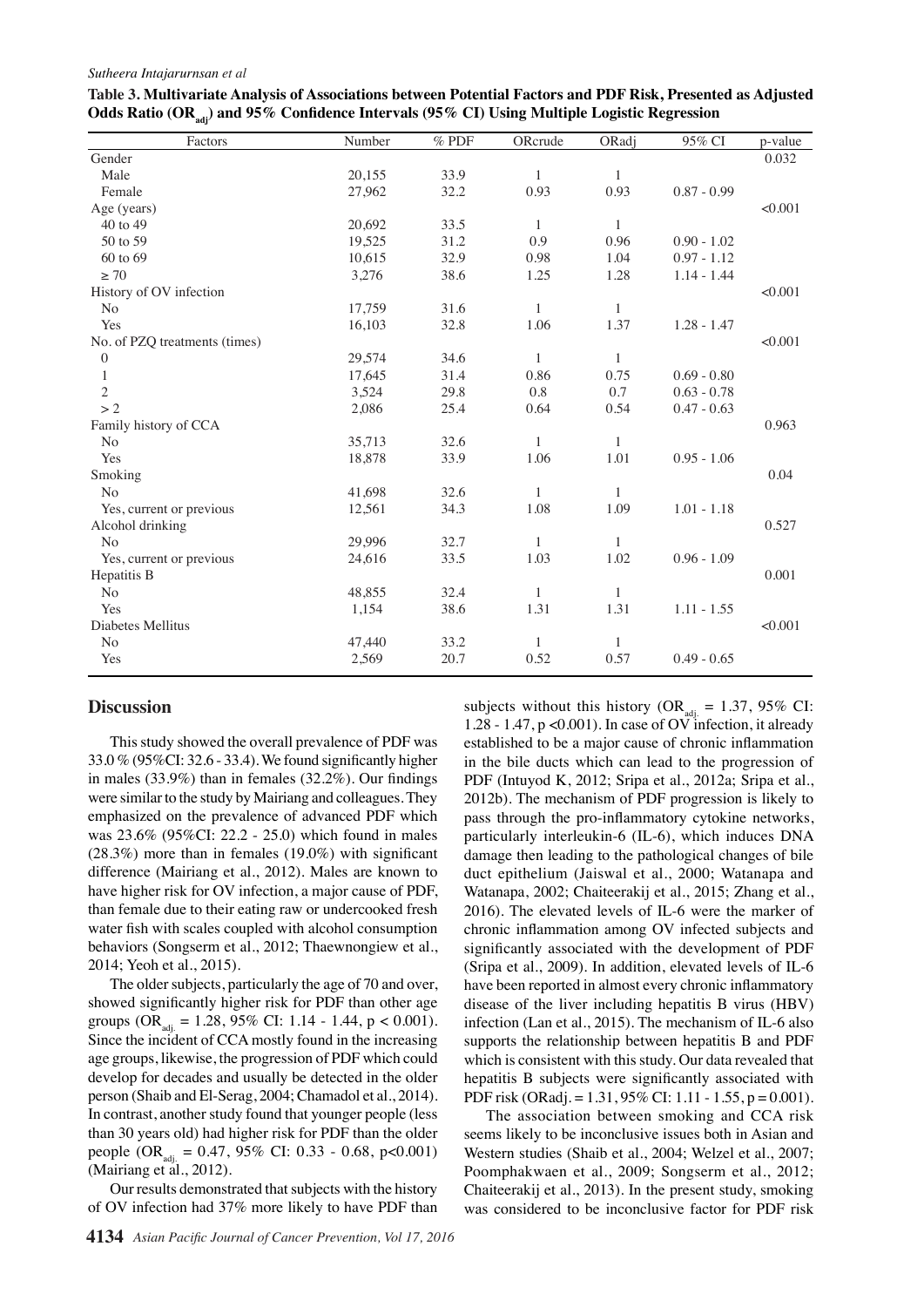# *10.14456/apjcp.2016.226/APJCP.2016.17.8.4131*

due to a trivial magnitude of effect (ORadj. =  $1.09,95\%$ CI:  $1.01 - 1.18$ ,  $p = 0.040$ ). Even though, it is already known that many chemical components in tobacco smoke act as carcinogens, these agents can cause DNA damage and induce hepatobiliary lesions both in vitro and in vivo (Watanapa and Watanapa, 2002). Further study should collect more details regarding quantity of cigarettes smoked daily and the age at which smoking started (Songserm et al., 2014) in order to elucidate this association.

Surprisingly, our findings showed the significant association between number of PZQ treatments (> 2 times) and a decreased PDF risk (ORadj =  $0.54$ ,  $95\%$ CI:  $0.47 - 0.63$ ,  $p < 0.001$ ). PZQ has been established the antihelminthic drug of choice to treat OV infection due to chemotherapy effects, widely available and providing more than 90% of cure rate (Jongsuksuntigul and Imsomboon, 2003). There are many studies tried to investigate the relationship between number of repeated PZQ treatments and CCA risk both in animal and human models. However, the results in human subjects, based on systematic review and meta-analysis, remain inconclusive (Kamsa-ard S, 2013). Previous studies indicated that a history of PZQ uses at least once associated with OV reinfection and acute inflammation. Whereas, PDF induced by chronic infection usually remains long after OV eradication by PZQ (Pinlaor et al., 2009; Saengsawang et al., 2016). Thus, PZQ by itself might not be the direct risk factor for PDF and CCA development (Sripa et al., 2012a; Saengsawang et al., 2013; Sithithaworn et al., 2014). Additional studies demonstrated that PZQ has affected the degradation of PDF in OV-infected hamsters due to tissue resorption. This is the benefit of an early treatment. However, some fibroses are irreversible, especially in chronic infected subjects. Therefore, chronic treatment with PZQ may not be recommendable because it could induce the expression of fibrogenic factors (Pinlaor et al., 2009; Charoensuk et al., 2016). Nevertheless, the exact mechanisms in human have to be further elucidated.

Interestingly, we also found that DM was associated with a decreased PDF risk (OR<sub>adj</sub> = 0.57, 95% CI: 0.49 - 0.65, p<0.001). This association might be due to a protective effect of treatment with metformin which is usually used as a first-line treatment when type 2 DM was diagnosed (He L, 2009; Chaiteerakij et al., 2013). Since the incidence of type 2 DM is common in Thailand (Deerochanawong and Ferrario, 2013; Thinkhamrop et al., 2015), it is possible that metformin has been widely used among these subjects. A recent study (Incio et al., 2015), have examined the effect of metformin on fibrosis and inflammation among pancreatic ductal adenocarcinoma (PDAC) patients with type 2 DM. They found that metformin alleviates desmoplasia, which is disproportionate formation of fibrous connective tissue. Moreover, they indicated that metformin also decreases tumor inflammation by reducing the expression of inflammatory cytokines both in vitro and in vivo experiments. Another study (Chaiteerakij et al., 2013) also showed a similar trend that metformin use was associated with a 60% reduction in intrahepatic cholangiocarcinoma (ICC) risk among diabetic patients (OR<sub>adi</sub> = 0.4, 95%)

*Factors Associated with Periductal Fibrosis Daignosied by Ultrasonography Screening in Northeast Thailand*  CI:  $0.2 - 0.9$ ,  $p = 0.04$ ). However, the mechanisms of metformin on cancer have not been completely clarified. Further studies should to prove the cause and effect relationship between metformin use and PDF risk in order to validate our findings.

> We did not find the associations between the family history of CCA, alcohol drinking and PDF. There might be due to the limitation such as information bias from selfreport questionnaire at enrollment. However, the major strength of this study was the US screening on a very large sample size of high risk groups in the endemic areas which is the world's highest incident of CCA. Our findings could represent the prevalence of PDF among population in northeast Thailand and confirm their associated factors.

> In conclusion, this study shows a high prevalence of PDF. Factors associated with an increased PDF risk, in addition to OV infection, included the old age ( $\geq$  70 years) and hepatitis B. On the other hand, number of praziquantel treatments and diabetes mellitus were significantly associated with a decreased PDF risk. However, the results of inverse associations require further investigation in order to elucidate our findings. The next US screening should closely examine among older people and hepatitis B subjects for the purpose of PDF surveillance.

### **Acknowledgements**

This work was supported by Khon Kaen University through the CASCAP project, the National Research Council of Thailand through the Medical Research Network of the Consortium of Thai Medical Schools. We are also grateful to all subjects for sacrificing their time and cooperating as well including to Data Management and Statistical Analysis Center (DAMASAC) team for their supports in data management and analysis.

## **References**

- Benedetti NJ, Desser TS, Jeffrey RB (2008). Imaging of hepatic infections. *Ultrasound Q*, **24**, 267-78.
- Chaiteerakij R, Juran BD, Aboelsoud MM, et al (2015). Association between variants in inflammation and cancerassociated genes and risk and survival of cholangiocarcinoma. *Cancer Med*, **4**, 1599-602.
- Chaiteerakij R, Yang JD, Harmsen WS, et al (2013). Risk factors for intrahepatic cholangiocarcinoma: association between metformin use and reduced cancer risk. *Hepatol*, **57**, 648-55.
- Chamadol N, Pairojkul C, Khuntikeo N, et al (2014). Histological confirmation of periductal fibrosis from ultrasound diagnosis in cholangiocarcinoma patients. *J Hepato-Biliary-Pancreatic Sciences*, **21**, 316-22.
- Charoensuk L, Pinlaor P, Wanichwecharungruang S, et al (2016). Nanoencapsulated curcumin and praziquantel treatment reduces periductal fibrosis and attenuates bile canalicular abnormalities in *Opisthorchis viverrini*-infected hamsters. *Nanomedicine: Nanotechnology*, *Biol Med*, **12**, 21-32.
- Deerochanawong C, Ferrario A (2013). Diabetes management in Thailand: a literature review of the burden, costs, and outcomes. *Globalization Health*, **9**, 11.
- Gatto M, Bragazzi MC, Semeraro R, et al (2010). Cholangiocarcinoma: update and future perspectives. *Dig Liver Dis*, **42**, 253-60.

He L SA, Djedjos S, Miller R, et al (2009). Metformin and insulin